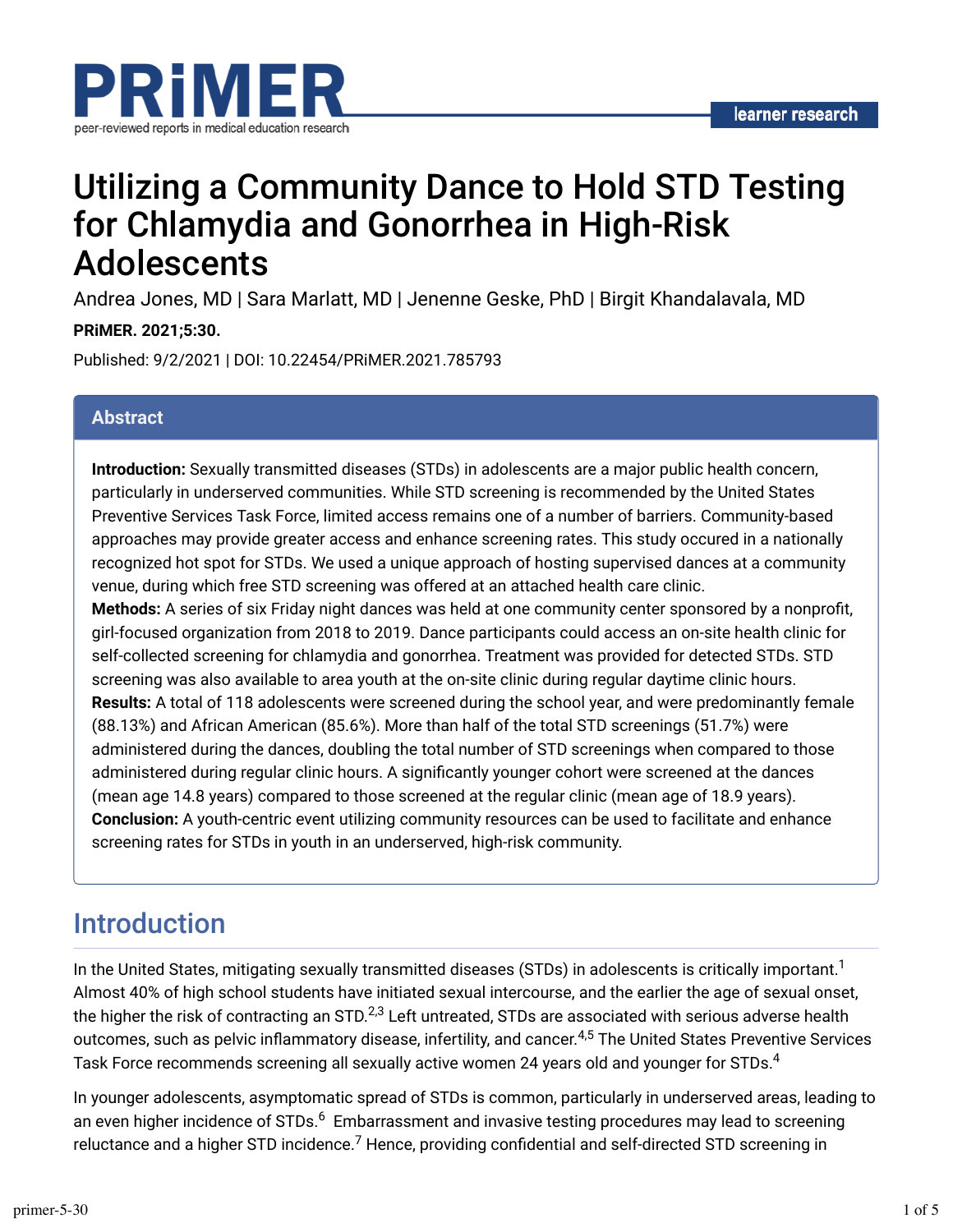adolescents in underserved areas may be critical. Using community venues is one way to improve access to STD testing.<sup>8</sup>

We undertook a pilot study to determine if STD screening for chlamydia and gonorrhea of high-risk adolescents could be improved by extending access to testing during a community event. The study area is a nationally documented hot spot for STDs, with one of the highest incidences in the United States. $^7$  In the county where the study took place, health data from 2018 reports a chlamydia rate of 669.5 per 100,000 residents compared to 539.9 nationally, and a gonorrhea rate of 294.4 compared to 179.1 nationally.<sup>9</sup> We report an innovative approach to testing that was structured around youth dances held at a community venue.

## **Methods**

This cross-sectional study used deidentified data. The University of Nebraska Institutional Review Board determined that the study did not constitute human subject research as defined by 45CFR46.102, and was exempt from review.

Six Friday night (8 pm to 12 am) dances took place in 2018 and 2019 at a nonprofit, girl-focused community center, located in an urban underserved area. The center has an attached primary care clinic, directed by a family physician, that provides free, self-directed STD testing and treatment. Locally, there is limited sex education taught in the public school system. Therefore, the community center uses outreach programs to encourage youth to get tested and provide information to support reproductive well-being.

Dances were open to adolescent girls and boys and were promoted via social media, flyers distributed at high schools and sporting events, and via word of mouth between youth while at school. Community center staff supervised the dances, and attendees could not leave the premises unless signed out by a parent or guardian.

During the first half of the dances, attendees were free to obtain STD testing for chlamydia and gonorrhea from medical personnel at the on-site clinic. Teens had the option of sample self-collection using a genital swab or urine collection. Nucleic acid amplification tests (NAAT) were conducted to detect chlamydia and gonorrhea pathogens. Immediate treatment was provided on-site and free of charge for any positive screen. Clinic staff were available for follow-up visits, questions, consultation, and STD education.

Incentives for STD screening, including candy, lip gloss, and \$5 gift cards were offered. Free condoms were also available.

## Results

During the study period, 118 teens received STD screening at the on-site primary care clinic (Table 1). Sixty-one of these teens (51.7%) were tested during the dance hours, and 57 (48.3%) were tested during daytime, regular clinic hours. Most tested were females (n=104, 88.1%) and African American (n=101, 85.6%). Of those tested during the dances, 95.1% (n=58) were African American, compared to 75.4% (n=43) of those tested during regular clinic hours.

The average age of all youth screened was 16.7 years (SD=2.8); those who were screened at the dances (mean=14.8, SD=1.4) were significantly younger than those screened during regular clinic hours (mean=18.8, SD=2.5; *P*<.001). The rate of positive STD tests for those screened at the dances (1.6%) is significantly smaller than rate of positive tests for those who were screened during regular clinic hours (14.0%; *P*=.014).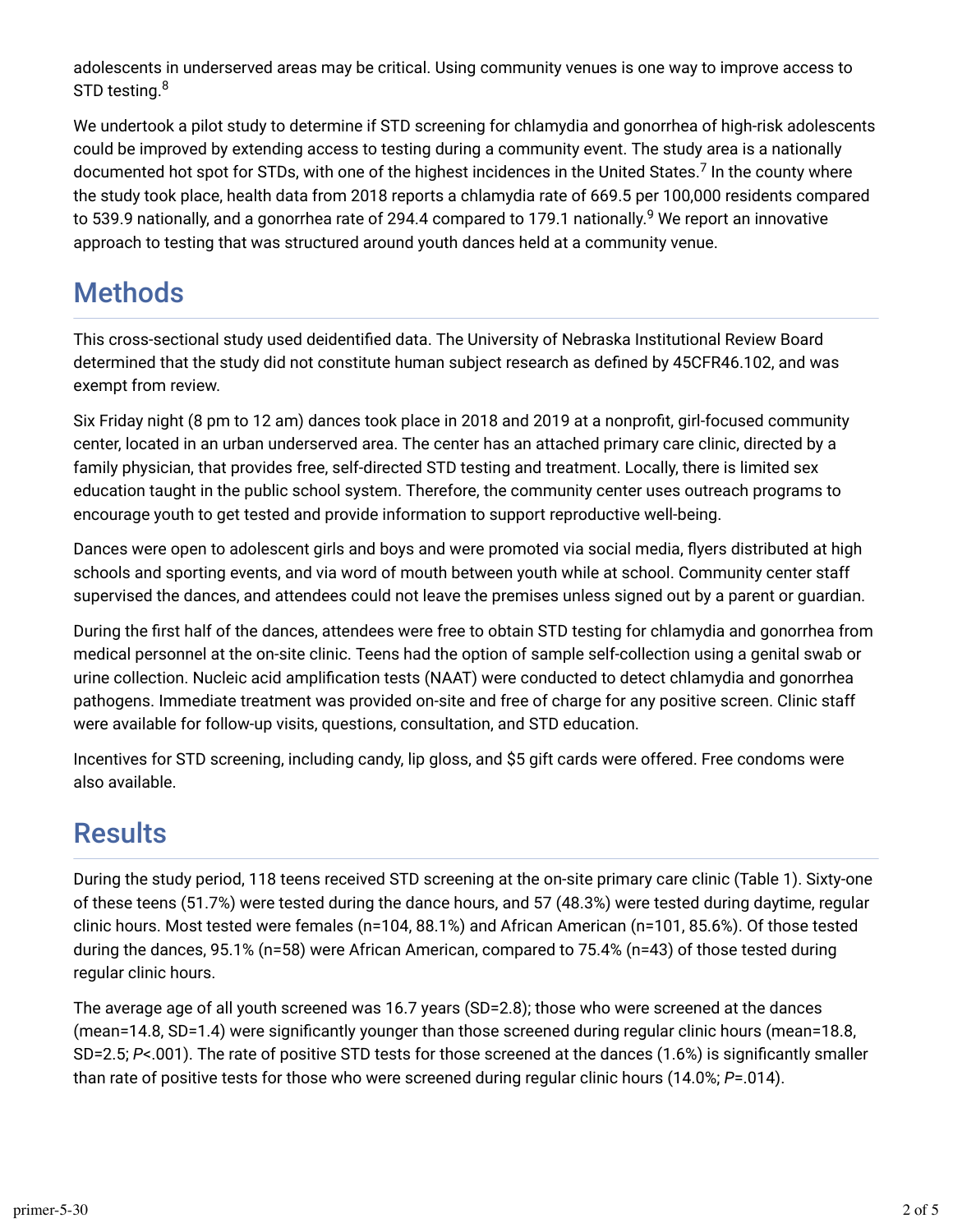## **Conclusions**

Incorporating community events and venues can increase STD screening. $^8$  The community center in this study has the unique advantage of having an on-site family medicine clinic, allowing us to evaluate how this collaboration may impact STD screening in adolescents in a high-risk area. Over half of the total STD screenings (51.7%) were administered during the dances, doubling the total number of STD screenings when compared to only those administered during regular clinic hours. Although one parent became upset to learn that free condoms were available, overall, there was a positive response to our efforts. Teens who obtained the screening during dance hours were significantly younger than those screened during regular clinic hours. Younger teens may have found that the ability to self-swab, a lack of parental supervision, the normalization of screening among peers, and ease of access provided at the dances may have been more appealing.<sup>7</sup>

Screening at a younger age may be critical for STD prevention prior to the onset of multiple STDs. $^3$  While our sample yielded low positive rates for STDs, particularly among the younger teens who were screened at the dances, visits to the clinic may have still benefited the attendees as health professionals were able to discuss prevention, provide counseling, and address HPV vaccination with a group that may have otherwise not been exposed to this information. 2,3

Our study was limited by the small number of males who were screened, especially given that males are more likely to spread STDs.<sup>10</sup> The dances seemed to be more attractive to teenage girls than boys, perhaps because the community center is targeted toward girls. Recruitment in studies of younger teens tend to skew towards females.<sup>11</sup> Different recruitment strategies and a wide variety of events may help increase recruitment rates for males, expand participant age range, and ensure increased racial and ethnic diversity. $^{12}$ 

Additional limitations included the fact that the clinic was not open during the entire dance, limiting screening opportunities. Also, the number of dance attendees is unknown and we are unable to determine the screening rate of dance attendees.

Our study provides preliminary evidence that a youth-centric approach that provides nontraditional access for STD testing at a community center with an on-site health clinic can be useful. We encourage the continued development of effective recruitment and entertainment approaches at community venues to improve the sexual health of youth.

## Tables and Figures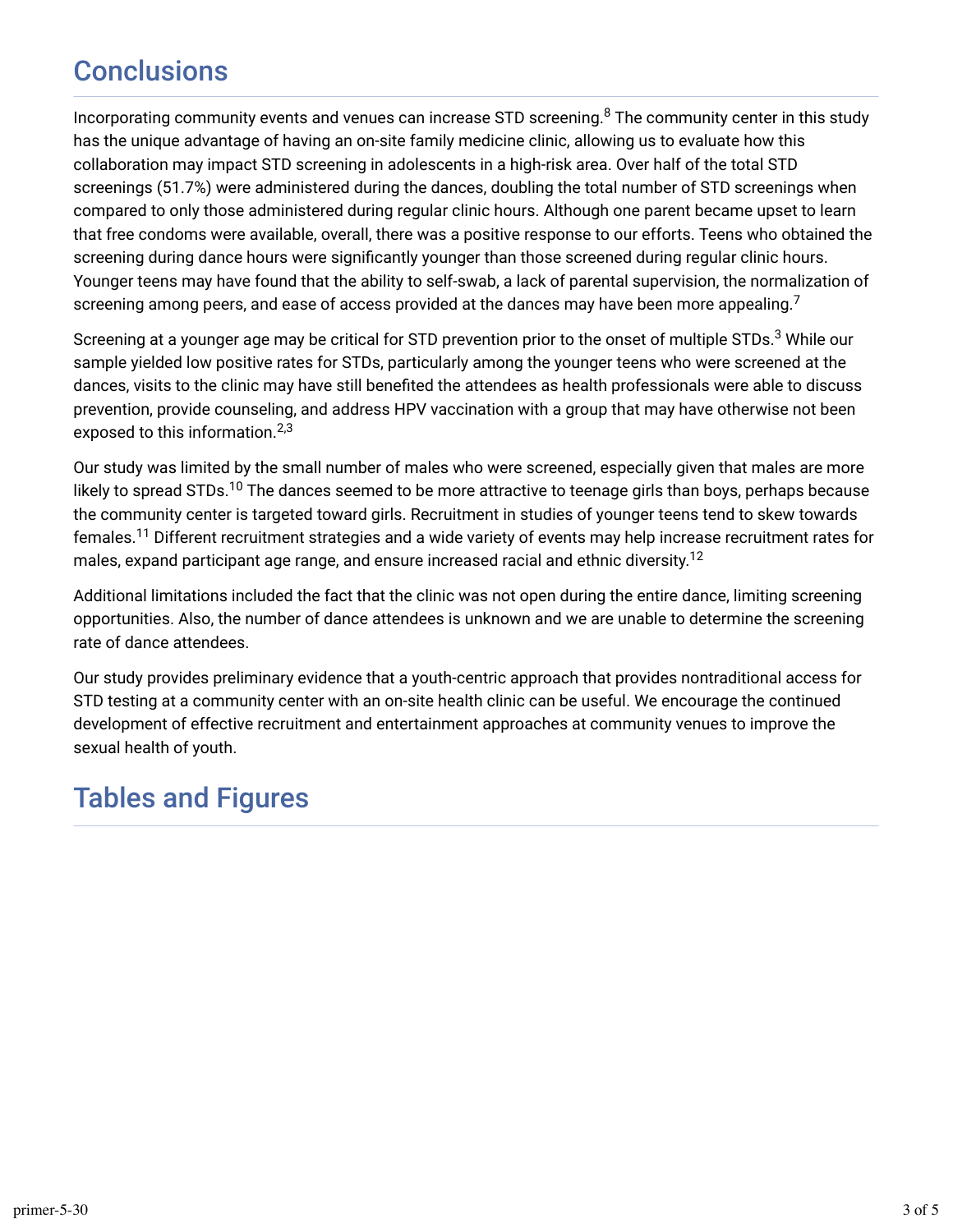| <b>Participants</b>        | <b>Total</b><br><b>Screenings</b> | <b>During the</b><br><b>Dance</b> | <b>During Regular</b><br><b>Clinic Hours</b> | <b>Significance</b><br>P Value |
|----------------------------|-----------------------------------|-----------------------------------|----------------------------------------------|--------------------------------|
| N(% )                      | 118 (100)                         | 61 (51.7)                         | 57 (48.3)                                    | .136                           |
| Sex $n$ $%$                |                                   |                                   |                                              |                                |
| Female                     | 104 (86.4)                        | 52 (85.2)                         | 52 (91.22)                                   | .398                           |
| Male                       | 14 (16.5)                         | 9(14.8)                           | 5(8.8)                                       |                                |
| Race, $n$ $%$              |                                   |                                   |                                              |                                |
| African American           | 101 (85.6)                        | 58 (95.1)                         | 43 (75.4)                                    | .004                           |
| Caucasian/White            | 13(11.0)                          | 3(4.9)                            | 10(17.5)                                     |                                |
| Other                      | 4(7.0)                            | 0(0)                              | 4(7.0)                                       |                                |
| Mean age in years (SD)     | 16.7 (SD=2.8)                     | 14.8 (SD=1.4)                     | 18.8 (SD=2.5)                                | < 001                          |
| Positive screenings, n (%) | 9(7.6)                            | 1(1.6)                            | 8(14.0)                                      | .014                           |

#### Table 1: Results of Sexually Transmitted Disease Screening

### Acknowledgments

The authors acknowledge Frauke Wilcox for administrative assistance, and the Girls, Inc. staff and medical provider working the events. They also acknowledge the Women's Fund of Omaha and Adolescent Health Project for funding.

### Corresponding Author

#### Birgit Khandalavala, MD

University of Nebraska Medical Center, Department of Family Medicine, 983075 Nebraska Medical Center, Omaha, NE 68198-3075. 402-559-3864. Fax: 402-559-6051

[birgit.khandalavala@unmc.edu](mailto:birgit.khandalavala@unmc.edu)

### **Author Affiliations**

Andrea Jones, MD - Department of Family Medicine, University of Nebraska Medical Center, Omaha, NE Sara Marlatt, MD - Department of Family Medicine, University of Nebraska Medical Center, Omaha, NE Jenenne Geske, PhD - Department of Family Medicine, University of Nebraska Medical Center, Omaha, NE Birgit Khandalavala, MD - Department of Family Medicine, University of Nebraska Medical Center, Omaha, NE

#### References

- 1. Sexually Transmitted Diseases (STDs). Centers for Disease Control and Prevention. Updated 2021. Accessed February 10, 2021.<https://www.cdc.gov/std/default.htm>.
- 2. Tu W, Batteiger BE, Wiehe S, et al. Time from first intercourse to first sexually transmitted infection diagnosis among adolescent women. Arch Pediatr Adolesc Med. 2009;163(12):1106-1111. [doi:10.1001/archpediatrics.2009.203](https://doi.org/10.1001/archpediatrics.2009.203)
- 3. Kann L, McManus T, Harris WA, et al. Youth risk behavior surveillance—United States, 2017. MMWR Surveill Summ. 2018;67(8):1-114. [doi:10.15585/mmwr.ss6708a1](https://doi.org/10.15585/mmwr.ss6708a1)
- 4. Sexually Transmitted Infections: Behavioral Counseling. United States Preventive Services Taskforce. Published August 18, 2020. Accessed January, 20, 2021. [https://www.uspreventiveservicestaskforce.org](https://www.uspreventiveservicestaskforce.org/uspstf/recommendation/sexually-transmitted-infections-behavioral-counseling) [/uspstf/recommendation/sexually-transmitted-infections-behavioral-counseling](https://www.uspreventiveservicestaskforce.org/uspstf/recommendation/sexually-transmitted-infections-behavioral-counseling)
- 5. Health Professional Shortage Area. Health Resources & Services Administration. Accessed January 21,